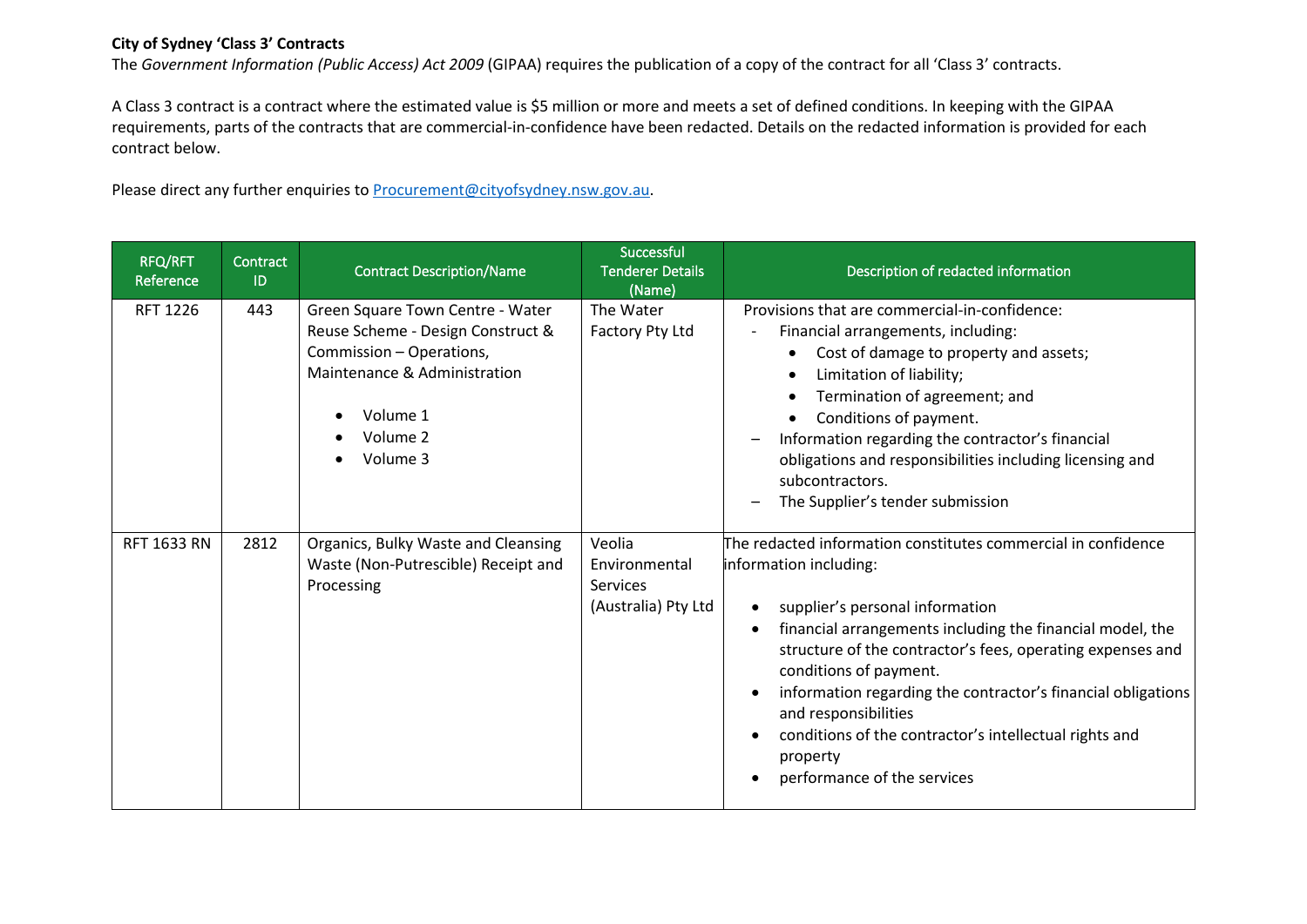| <b>RFT 1633 RN</b> | 2811 | Cleansing Waste (Putrescible) Receipt<br>and Processing         | <b>SUEZ Recycling</b><br>and Recovery Pty<br>Ltd | The redacted information constitutes commercial in confidence<br>information including:<br>supplier's personal information<br>financial arrangements including the financial model, the<br>structure of the contractor's fees, operating expenses and<br>conditions of payment.<br>information regarding the contractor's financial obligations<br>and responsibilities<br>conditions of the contractor's intellectual rights and<br>property<br>performance of the services<br>$\bullet$ |
|--------------------|------|-----------------------------------------------------------------|--------------------------------------------------|-------------------------------------------------------------------------------------------------------------------------------------------------------------------------------------------------------------------------------------------------------------------------------------------------------------------------------------------------------------------------------------------------------------------------------------------------------------------------------------------|
| <b>RFT 1734 RN</b> | 2785 | <b>Facilities Management</b>                                    | Ventia Pty Ltd                                   | The redacted information constitutes commercial in confidence<br>information including:<br>financial arrangements including the financial model, the<br>structure of the contractor's fees, operating expenses and<br>conditions of payment.<br>information regarding the contractor's financial obligations<br>and responsibilities<br>performance of the services                                                                                                                       |
| RFT 0119           | 3393 | <b>Street Furniture and Outdoor Media</b><br>Services Agreement | QMS Media Pty<br>Ltd                             | The redacted information constitutes commercial in confidence<br>information including:<br>financial arrangements including the conditions of<br>payment, the structure of the contractor's fees and rates<br>and operating expenses.<br>information regarding the contractor's financial obligations<br>and responsibilities<br>Contractor's intellectual rights, property including<br>operational methodology                                                                          |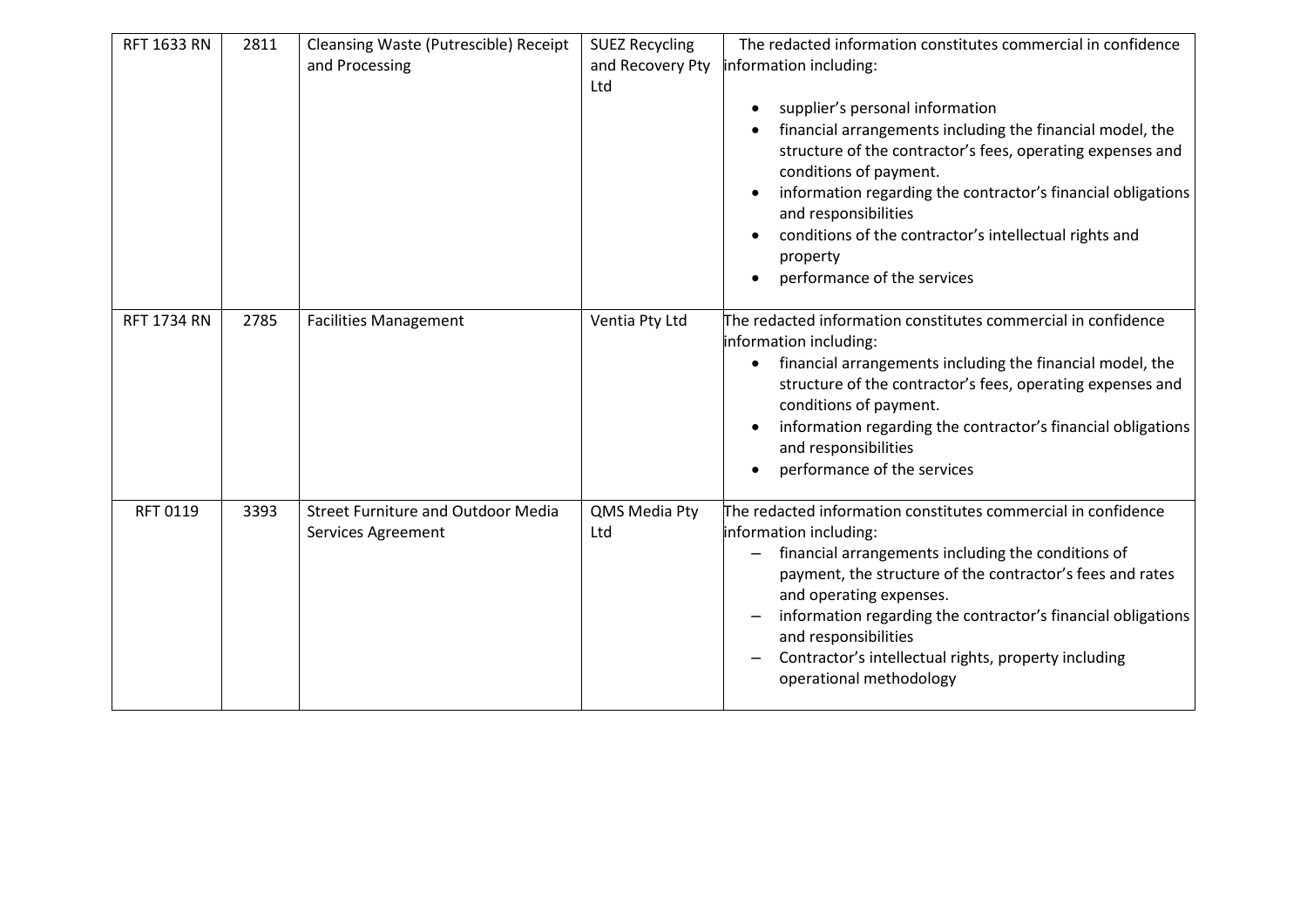| <b>RFT 1822</b> | 3072 | Domestic Waste Collection (2019-<br>2029)<br>Contract<br>$\bullet$<br>Deed of Variation | Cleanaway Pty<br>Ltd                             | Provisions that are commercial-in-confidence:<br>Financial arrangements, including:<br>Schedule of rates and fee reviews calculation;<br>Costings for: additional services, acceleration<br>directions, WHS obligations, service changes in case<br>of emergencies, changes to the contract service<br>area or bin audit, suspension of services, transition<br>out plan and disengagement;<br>Cost of damage to property and assets;<br>$\bullet$<br>Limitation of liability;<br>$\bullet$<br>Termination of agreement; and<br>$\bullet$<br>Conditions of payment.<br>Information regarding the contractor's financial<br>obligations and responsibilities including licensing and<br>subcontractors.<br>Conditions of the supplier's intellectual rights and<br>property. |
|-----------------|------|-----------------------------------------------------------------------------------------|--------------------------------------------------|-----------------------------------------------------------------------------------------------------------------------------------------------------------------------------------------------------------------------------------------------------------------------------------------------------------------------------------------------------------------------------------------------------------------------------------------------------------------------------------------------------------------------------------------------------------------------------------------------------------------------------------------------------------------------------------------------------------------------------------------------------------------------------|
| Exemption       | 1673 | Alternative Resource Recovery<br>Processing of Domestic Waste                           | <b>SUEZ Recycling</b><br>and Recovery Pty<br>Ltd | The redacted information constitutes commercial in confidence<br>information including:<br>financial arrangements including the conditions of<br>$-$<br>payment, the structure of the contractor's fees and rates<br>and operating expenses.<br>information regarding the contractor's financial obligations<br>and responsibilities<br>Contractor's intellectual rights, property including<br>operational methodology                                                                                                                                                                                                                                                                                                                                                     |
| Exemption       | 2739 | Parking Machines Maintenance and<br><b>Services</b>                                     | Reino<br><b>International Pty</b><br>Ltd         | The redacted information constitutes commercial in confidence<br>information including:<br>financial arrangements including the conditions of<br>payment, the structure of the contractor's fees and rates<br>and operating expenses.<br>information regarding the contractor's financial obligations<br>and responsibilities<br>Contractor's intellectual rights, property including<br>operational methodology                                                                                                                                                                                                                                                                                                                                                            |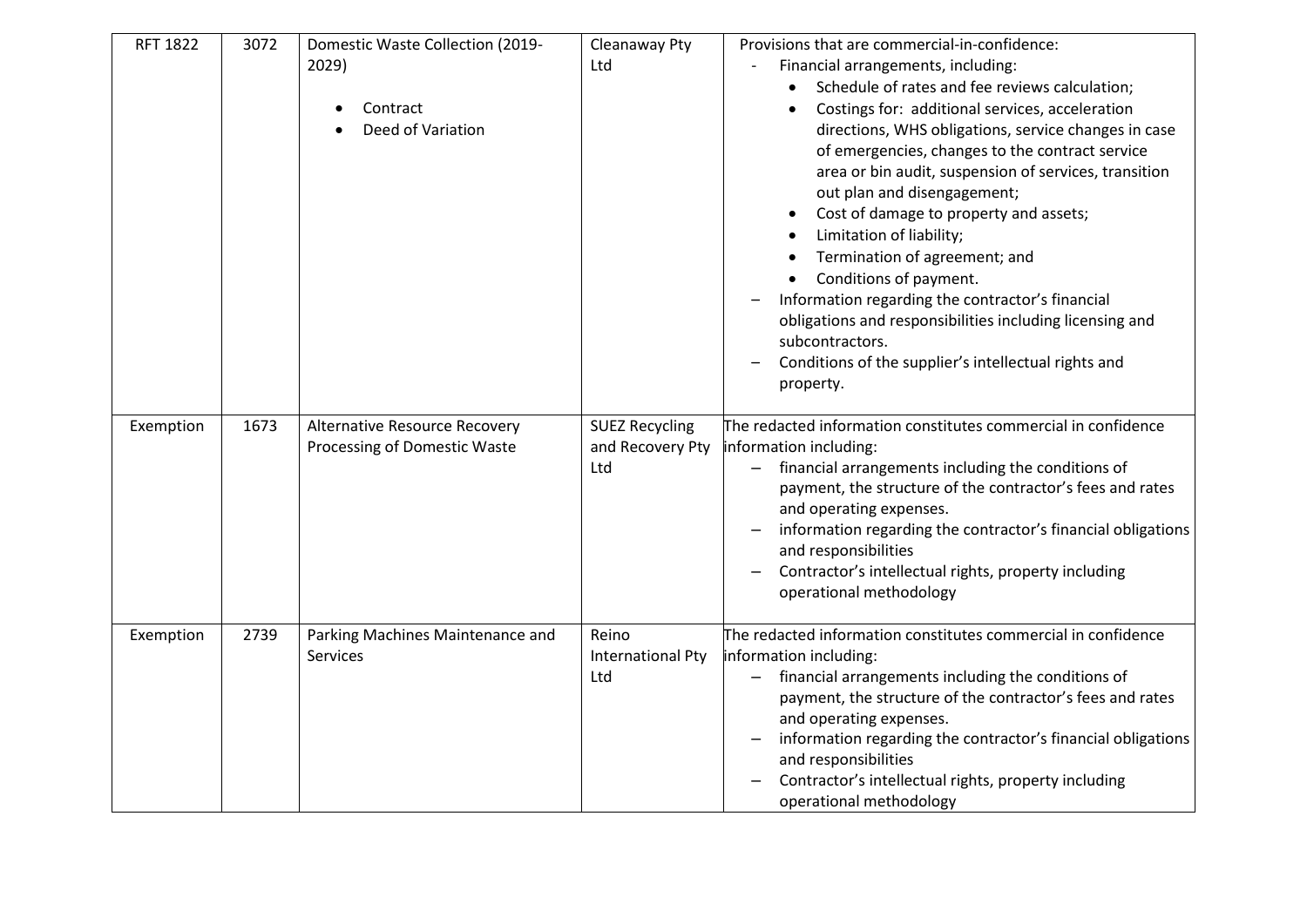| <b>RFT 1740 RN</b> | 2828 | <b>Property Management Service</b>                                         | Colliers<br>International                                       | The redacted information constitutes commercial in confidence<br>information including:<br>financial arrangements including the conditions of<br>$\overline{\phantom{0}}$<br>payment, the structure of the contractor's fees and rates<br>and operating expenses.<br>information regarding the contractor's financial obligations<br>and responsibilities                                                                             |
|--------------------|------|----------------------------------------------------------------------------|-----------------------------------------------------------------|---------------------------------------------------------------------------------------------------------------------------------------------------------------------------------------------------------------------------------------------------------------------------------------------------------------------------------------------------------------------------------------------------------------------------------------|
|                    |      |                                                                            |                                                                 | Contractor's intellectual rights, property including<br>operational methodology                                                                                                                                                                                                                                                                                                                                                       |
| <b>RFT 1990</b>    | 3398 | Macdonald Street Widening And<br>Trunk Drainage Erskineville               | Ward Civil &<br>Environmental<br><b>Engineering Pty</b><br>Ltd  | The redacted information constitutes commercial in confidence<br>information including:<br>financial arrangements including the conditions of<br>payment, the structure of the contractor's fees and rates<br>and operating expenses.<br>information regarding the contractor's financial obligations<br>and responsibilities<br>Contractor's intellectual rights, property including<br>$\qquad \qquad -$<br>operational methodology |
| Exemption          | 2484 | Management of Indoor Aquatic<br>Facilities (5 facilities)                  | Belgravia Health<br>& Leisure Group                             | The redacted information constitutes commercial in confidence<br>information including:                                                                                                                                                                                                                                                                                                                                               |
|                    | 3462 | Management and Operation of<br>Gunyama Park Aquatic & Recreation<br>Centre | Pty Ltd                                                         | financial arrangements including the financial model, the<br>structure of the contractor's fees, operating expenses and<br>conditions of payment.<br>information regarding the contractor's financial obligations<br>and responsibilities<br>Conditions of the contractor's intellectual rights and<br>property including operational methodology                                                                                     |
| <b>RFT 1628</b>    | 2725 | <b>Venue Management Catering Services</b>                                  | Compass Group<br><b>B&amp;I Hospitality</b><br>Services Pty Ltd | The redacted information constitutes commercial in confidence<br>information including:<br>financial arrangements including the conditions of<br>payment, the structure of the contractor's fees and rates<br>and operating expenses.<br>information regarding the contractor's financial obligations<br>and responsibilities<br>Contractor's operational methodology                                                                 |